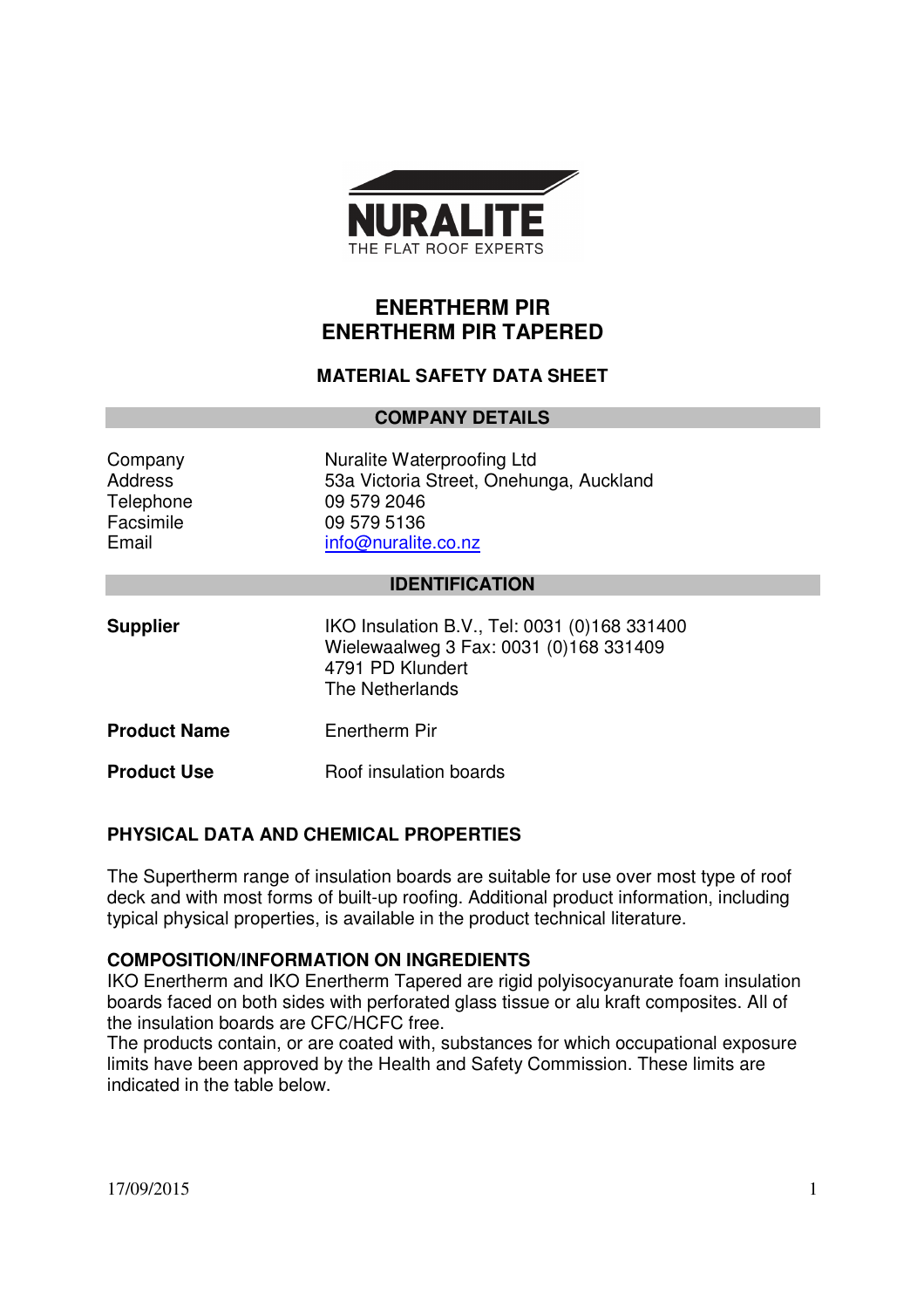| <b>SUBSTANCE</b>         | <b>WORKPLACE EXPOSURE LIMITS</b> |
|--------------------------|----------------------------------|
|                          | 8-hour TWA reference period      |
| Glass Fibre <sup>1</sup> | i) $5mg/m3$ total inhalable dust |
|                          | ii) 2 fibres/ml                  |
|                          |                                  |

## **FIRE & EXPLOSION HAZARD DATA**

The products are combustible and release dense acrid fumes and smoke when they burn. In the event of a fire wear protective clothing. In confined areas wear selfcontained breathing apparatus to prevent inhalation of toxic products of combustion. Extinguish fire with foam, dry powder or water spray. Do not use water jet.

### **ACCIDENTAL RELEASE MEASURES**

Not applicable.

# **TOXICOLOGICAL INFORMATION**

No known hazard

## **ECOLOGICAL INFORMATION**

No data available.

## **REGULATORY INFORMATION**

Not classified as dangerous for supply under the Chemicals (Hazard Information and Packaging for Supply) Regulations 2002 (CHIP 3).

# **REACTIVITY DATA**

No known hazard.

## **HEALTH HAZARD DATA**

The glass tissue facings on the underside of the rigid urethane boards may cause skin irritation with some sensitive individuals. In other respects the Supertherm range of insulation boards present no hazard to health in normal use.

## **EXPOSURE CONTROLS/PERSONAL PROTECTION**

See Section2 for Occupational Exposure Limits (OEL). The use of heavy duty gloves to protect against burns through contact with hot bitumen during installation and skin irritation through contact with glass fibre, is recommended. The use of barrier creams may be beneficial. Rinse hands under running water before washing with soap.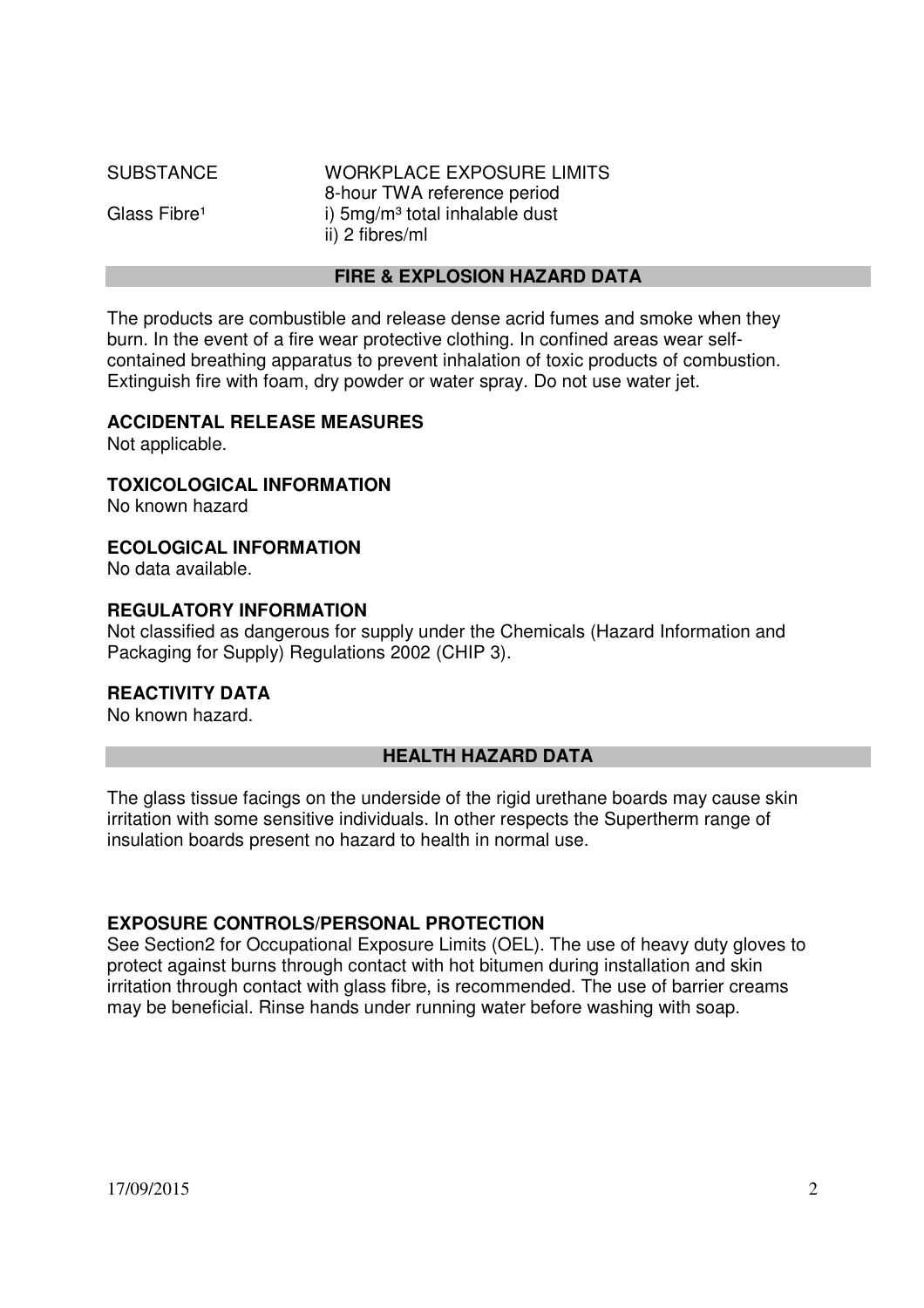### **FIRST AID**

| Eye (Contact)          | Irrigate thoroughly with clean cold water for at least 5<br>minutes whether affected by glass tissue fibre/dust<br>splashes during installation. Immediate action of<br>particular importance in latter case. |
|------------------------|---------------------------------------------------------------------------------------------------------------------------------------------------------------------------------------------------------------|
| Skin (Contact)         | In the event of skin irritation through contact with glass<br>fibre, rinse well in running water.                                                                                                             |
| Inhalation (Breathing) | Remove from exposure if any ill effects are<br>experienced, rest and keep warm. No significant risk<br>under normal conditions.                                                                               |
| Ingestion (Swallowing) | No significant risk under normal working conditions.                                                                                                                                                          |

### **IN ALL CASES IF SYMPTOMS ARE SEVERE, PERSIST OR CAUSE CONCERN, OBTAIN IMMEDIATE MEDICAL ADVICE.**

#### **STORAGE & HANDLING**

Store under cover away from sources of heat and ignition. Refer also to product technical literature for any specific conditions.

#### **DISPOSAL CONSIDERATIONS**

Dispose of waste material in accordance with national and local regulations

#### **TRANSPORT INFORMATION**

Not classified for Road, Rail, Sea or Air Transport.

#### **OTHER INFORMATION**

**Revision Comments**: This issue replaces RSDS 103, Revision Issue No.9 : January 2006.

Sections amended: 1, 2, 16.

For further information contact IKO Insulations B.V., Wielewaalweg 3, 4791 PD Klundert tel. 0031 168 331400 fax 0031 168 331409

#### **In an emergency, telephone 111**

#### **REVISION ISSUE No. 1 : November 2007**

The information contained in this data sheet does not constitute an assessment of workplace risk as required by current legislation. Whilst every care is taken to see that the information is correct and up to date, it is not intended to form part of any contract or give rise to any collateral liability, which is hereby specifically excluded